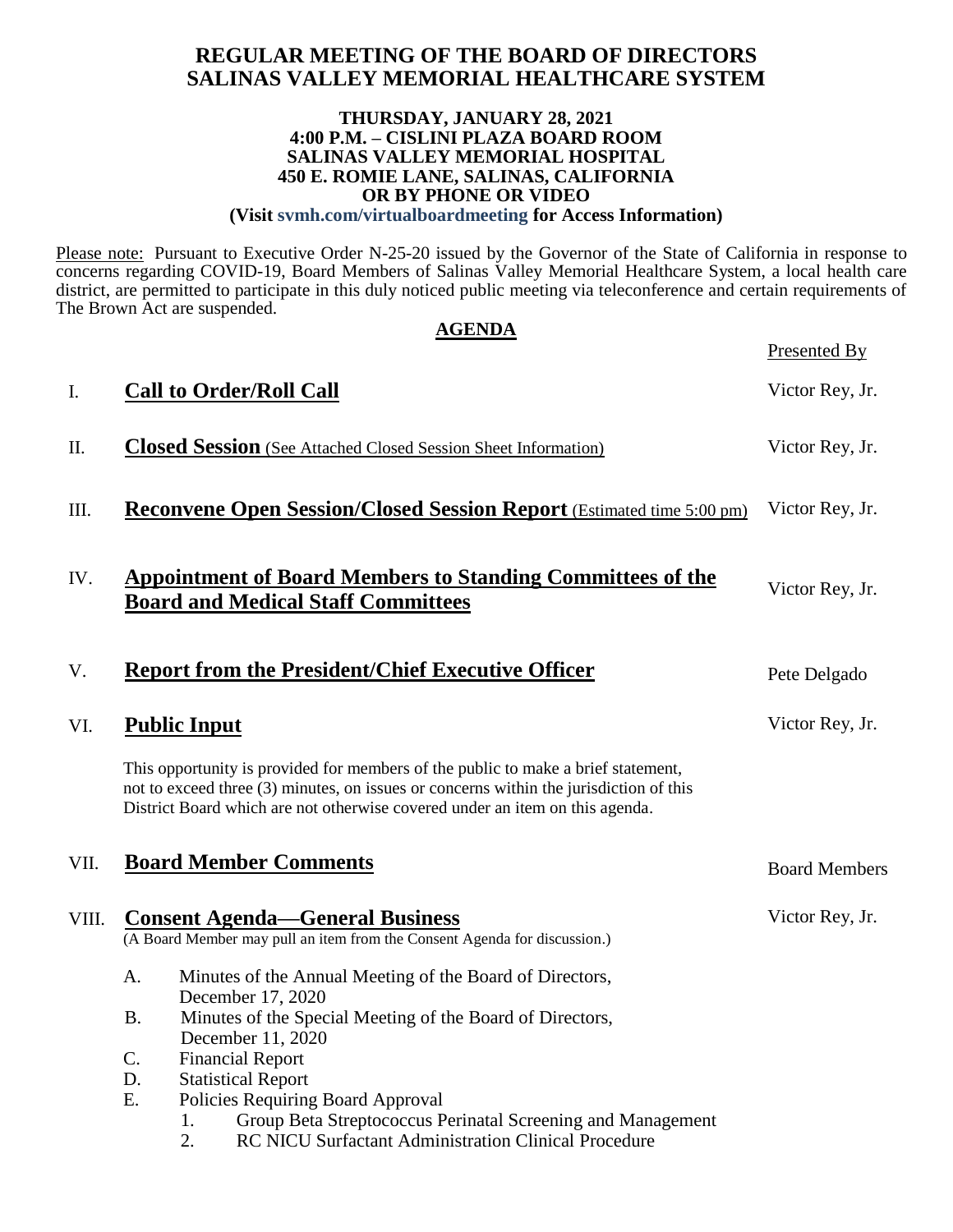- 3. Cardiac Wellness: Patient Arrival Requirements for Cardiac Rehabilitation Therapy
- 4. Abbreviations Use
- 5. Preceptor Policy
- 6. Scope of Service: Medical Staff Services
- Board President Report
- ▶ Board Ouestions to Board President/Staff
- > Motion/Second
- $\triangleright$  Public Comment
- $\triangleright$  Board Discussion/Deliberation
- $\triangleright$  Action by Board/Roll Call Vote

## IX. **Consent Agenda—Approved Projects**

(A Board Member may pull an item from the Consent Agenda for discussion.)

- A. Lease Assignment and Assumption with Liliart Publishing Company, LLC and The Fred and Margaret Goldsmith Living Trust for 451 Washington Street, Monterey, California
	- Board President Report
- ▶ Board Questions to Board President/Staff
- > Motion/Second
- $\triangleright$  Public Comment
- $\triangleright$  Board Discussion/Deliberation
- $\triangleright$  Action by Board/Roll Call Vote

# X. **Reports on Standing and Special Committees**

- A. **Finance Committee** Minutes from the January 25, 2021 Finance Committee meeting have been provided to the Board. Four proposed recommendations have been made to the Board.
- Richard Turner
- 1. Recommend Board Approval of Change Order in Disaster Recovery Services from CloudWave as Sole Source Justification and Contract Award
	- **►** Committee Chair Report
	- $\triangleright$  Board Ouestions to Committee Chair/Staff
	- > Motion/Second
	- $\triangleright$  Public Comment
	- $\triangleright$  Board Discussion/Deliberation
	- $\triangleright$  Action by Board/Roll Call Vote
- 2. Recommend Board Approval of Project Budget and Lease Agreements for Development of 212 San Jose Street Suites 100 and 201
	- **►** Committee Chair Report
	- ▶ Board Questions to Committee Chair/Staff
	- > Motion/Second
	- $\triangleright$  Public Comment
	- $\triangleright$  Board Discussion/Deliberation
	- $\triangleright$  Action by Board/Roll Call Vote

Victor Rey, Jr.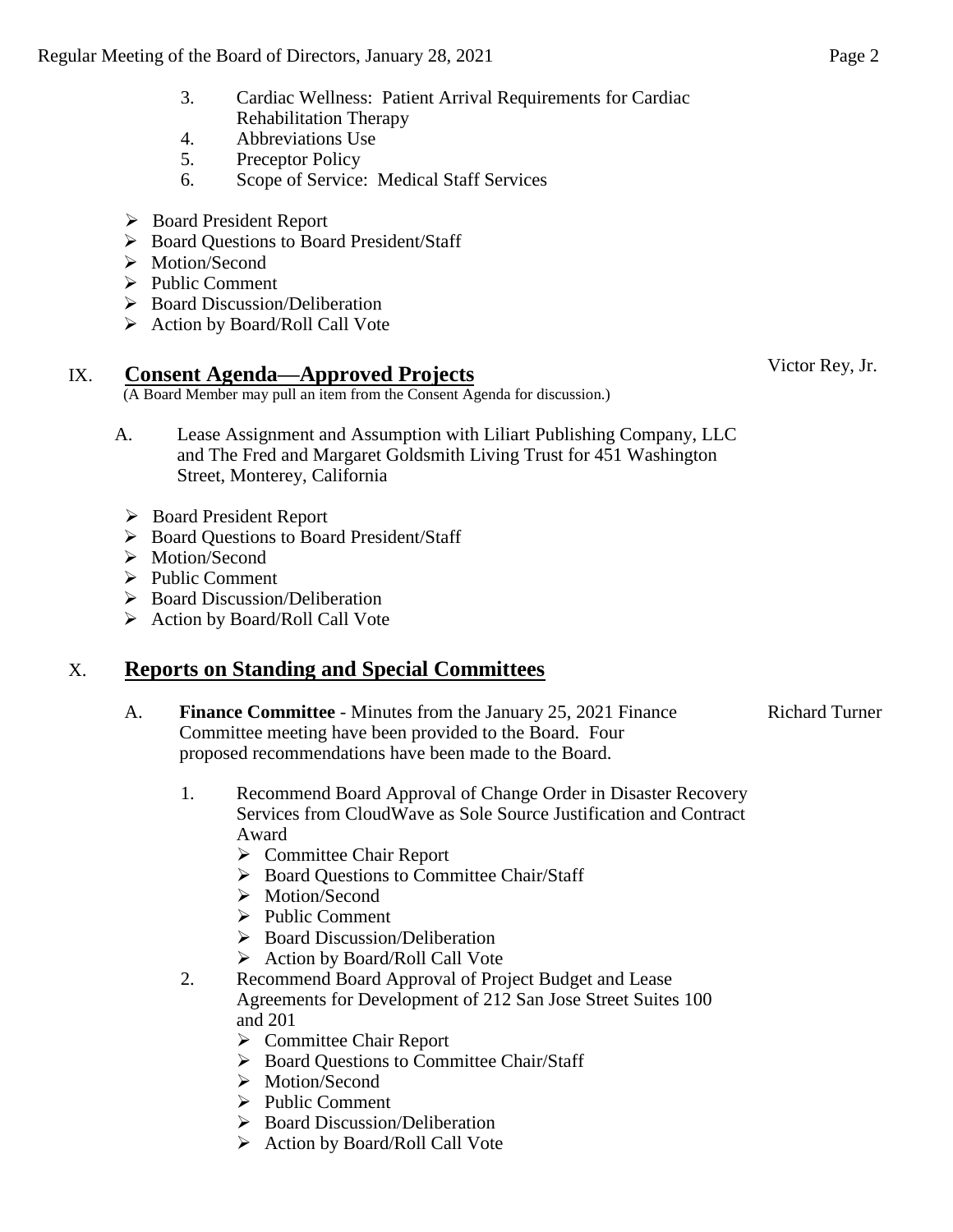#### 3. Recommend Board Approval of Agreements Necessary for the Transition of Salinas Family Practice Medical Clinic, Inc. to Salinas Valley Medical Clinic

- **►** Committee Chair Report
- ▶ Board Questions to Committee Chair/Staff
- > Motion/Second
- $\triangleright$  Public Comment
- $\triangleright$  Board Discussion/Deliberation
- Action by Board/Roll Call Vote
- 4. Recommend Board Approval of Epic Community Connect Project and Program Budget
	- $\triangleright$  Committee Chair Report
	- ▶ Board Ouestions to Committee Chair/Staff
	- > Motion/Second
	- $\triangleright$  Public Comment
	- $\triangleright$  Board Discussion/Deliberation
	- $\triangleright$  Action by Board/Roll Call Vote

#### B. **Transformation, Strategic Planning and Governance**

**Committee –** Minutes from the January 26, 2021 Transformation, Strategic Planning and Governance Committee have been provided to the Board. Additional Report from Committee Chair, if any.

## XI. **Report on Behalf of the Medical Executive Committee (MEC) Meeting of January 14, 2021, and Recommendations for Board Approval of the following:**

- A. From the Credentials Committee:
	- 1. Credentials Committee Report
- B. From the Interdisciplinary Practice Committee:
	- 1. Interdisciplinary Practice Committee Report
- Chief of Staff Report
- $\triangleright$  Board Questions to Chief of Staff
- > Motion/Second
- $\triangleright$  Public Comment
- $\triangleright$  Board Discussion/Deliberation
- $\triangleright$  Action by Board/Roll Call Vote

# XII. **Extended Closed Session** (if necessary)

(See Attached Closed Session Sheet Information)

#### XIII. **Adjournment** – The next Regular Meeting of the Board of Directors is scheduled for **Thursday, February 25, 2021,** at 4:00 p.m.

The complete Board packet including subsequently distributed materials and presentations is available at the Board Meeting and in the Human Resources Department of the District. All items appearing on the agenda are subject to action by the Board. Staff and Committee recommendations are subject to change by the Board. Notes: Requests for a disability related modification or accommodation, including auxiliary aids or services, in order to attend or participate in a meeting should be made to the Executive Assistant during regular business hours at 831-755- 0741. Notification received 48 hours before the meeting will enable the District to make reasonable accommodations.

Victor Rey, Jr.

Rachel McCarthy Beck, M.D.

Victor Rey, Jr.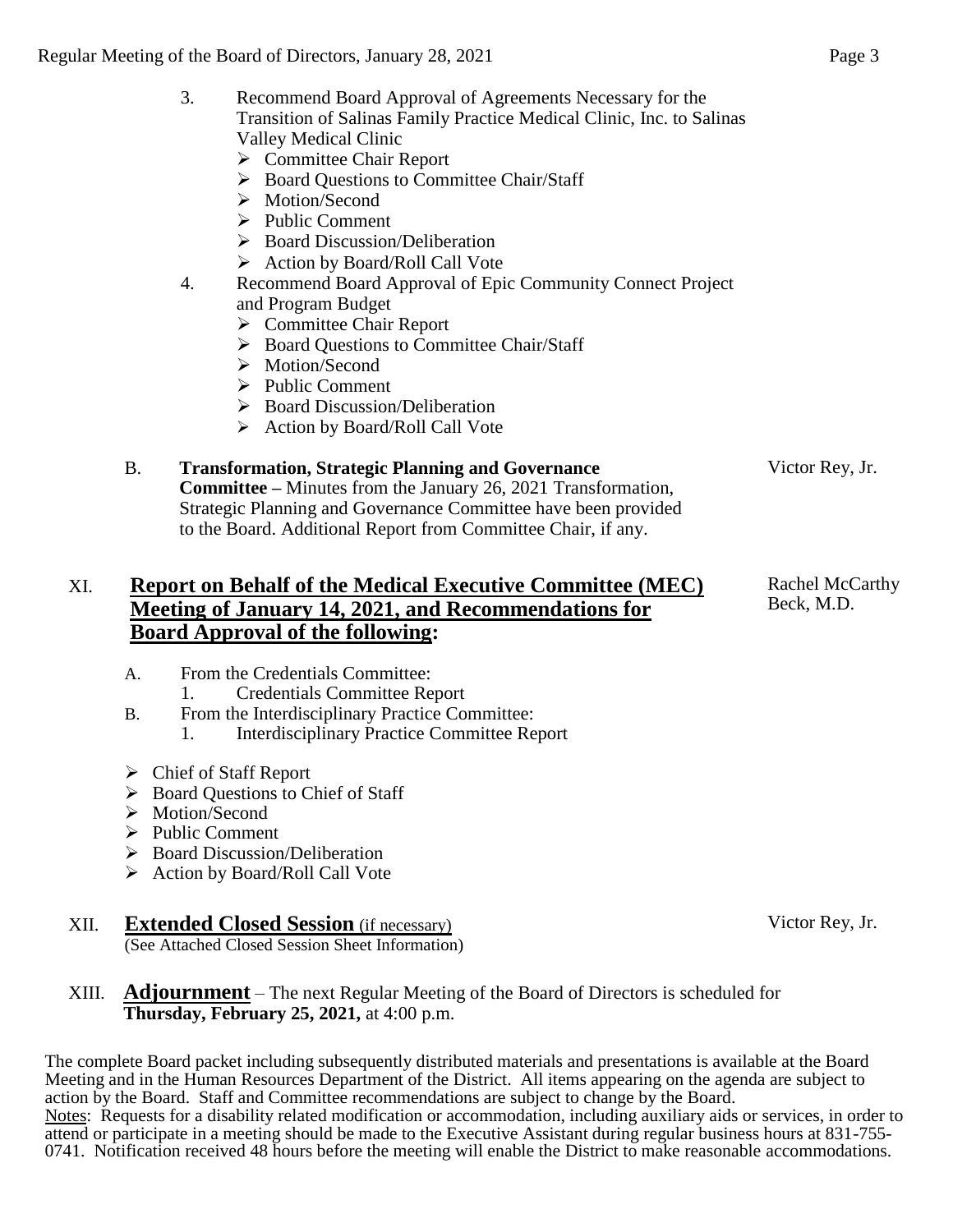#### **SALINAS VALLEY MEMORIAL HEALTHCARE SYSTEM BOARD OF DIRECTORS AGENDA FOR CLOSED SESSION**

Pursuant to California Government Code Section 54954.2 and 54954.5, the board agenda may describe closed session agenda items as provided below. No legislative body or elected official shall be in violation of Section 54954.2 or 54956 if the closed session items are described in substantial compliance with Section 54954.5 of the Government Code.

## **CLOSED SESSION AGENDA ITEMS**

#### **[ ] LICENSE/PERMIT DETERMINATION** (Government Code §54956.7)

**Applicant(s)**: (Specify number of applicants)

# **[ ] CONFERENCE WITH REAL PROPERTY NEGOTIATORS**

(Government Code §54956.8)

**Property:** (Specify street address, or if no street address, the parcel number or other unique reference, of the real property under negotiation):

Agency negotiator: (Specify names of negotiators attending the closed session): <u>\_\_\_\_\_\_\_\_\_\_\_\_\_\_\_\_\_\_\_\_\_\_\_\_\_\_\_\_\_\_\_\_</u>

**Negotiating parties**: (Specify name of party (not agent): Under negotiation: (Specify whether instruction to negotiator will concern price, terms of payment, or both):

#### **[ ] CONFERENCE WITH LEGAL COUNSEL-EXISTING LITIGATION**

(Government Code §54956.9(d)(1))

**Name of case:** (Specify by reference to claimant's name, names of parties, case or claim numbers):

**Case name unspecified:** (Specify whether disclosure would jeopardize service of process or existing settlement negotiations):

#### **[ ] CONFERENCE WITH LEGAL COUNSEL-ANTICIPATED LITIGATION** (Government Code §54956.9)

Significant exposure to litigation pursuant to Section 54956.9(d)(2) or (3) (Number of potential cases):

Additional information required pursuant to Section 54956.9(e):

Initiation of litigation pursuant to Section 54956.9(d)(4) (Number of potential cases):

# **[ ] LIABILITY CLAIMS**

(Government Code §54956.95)

**Claimant:** (Specify name unless unspecified pursuant to Section 54961):

**Agency claimed against**: (Specify name):

 $\overline{\phantom{a}}$ , or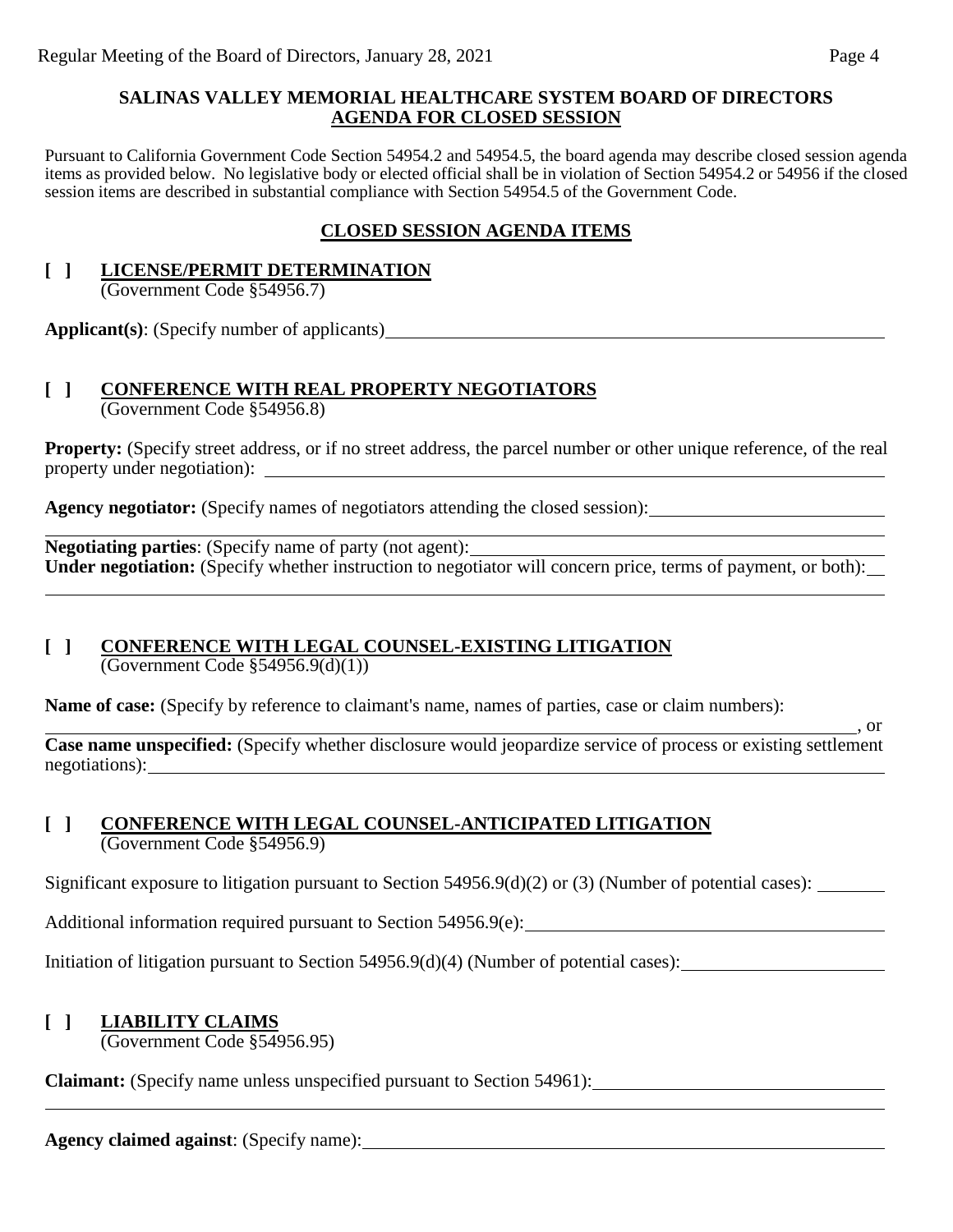#### **[ ] THREAT TO PUBLIC SERVICES OR FACILITIES** (Government Code §54957)

**Consultation with**: (Specify name of law enforcement agency and title of officer):

## **[ ] PUBLIC EMPLOYEE APPOINTMENT**

(Government Code §54957)

**Title**: (Specify description of position to be filled):

## **[ ] PUBLIC EMPLOYMENT**

(Government Code §54957)

Title: (Specify description of position to be filled):

# **[ ] PUBLIC EMPLOYEE PERFORMANCE EVALUATION**

(Government Code §54957)

**Title:** (Specify position title of employee being reviewed):

# **[ ] PUBLIC EMPLOYEE DISCIPLINE/DISMISSAL/RELEASE**

(Government Code §54957)

(No additional information is required in connection with a closed session to consider discipline, dismissal, or release of a public employee. Discipline includes potential reduction of compensation.)

# **[ ] CONFERENCE WITH LABOR NEGOTIATOR**

(Government Code §54957.6)

**Agency designated representative:** (Specify name of designated representatives attending the closed session): l

**Employee organization**: (Specify name of organization representing employee or employees in question):

, or  $\sim$  , or

**Unrepresented employee**: (Specify position title of unrepresented employee who is the subject of the negotiations):

# **[ ] CASE REVIEW/PLANNING**

(Government Code §54957.8)

(No additional information is required to consider case review or planning.)